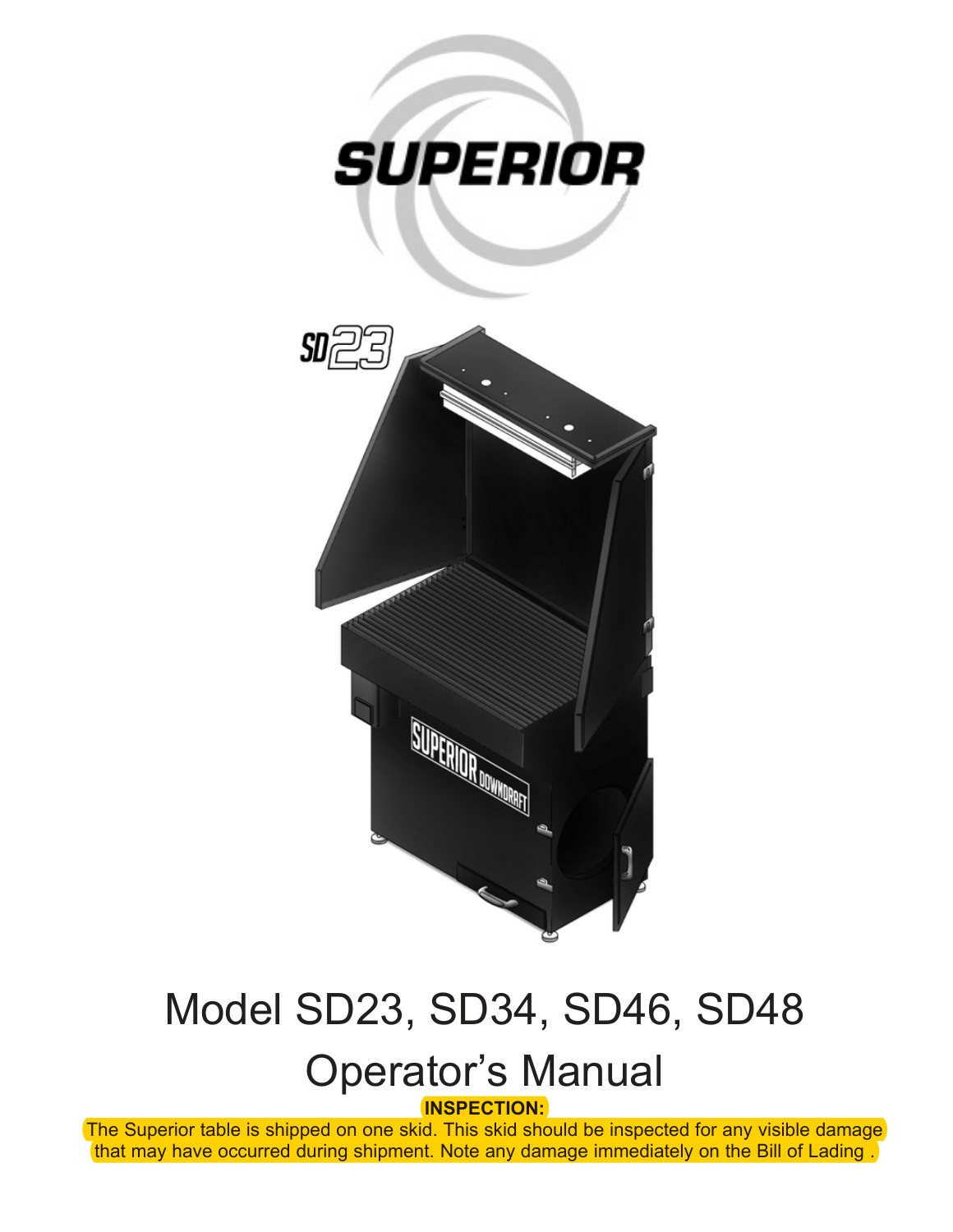#### **IMPORTANT:**

This manual contains specific cautionary statements relative to worker safety. Read this manual thoroughly and follow as directed. It is impossible to list all the hazards of dust control equipment. All persons involved with the equipment or systems should be instructed how to operate in a safe manner.

#### **CAUTIONS:**

Avoid mixing combustible materials, such as buffing lint, paper, and wood with dust generated from grinding ferrous metals due to the potential fire hazard caused by sparks in the table.

Under no conditions should cigarettes or any other burning object be put into the table.

All users of Superior Downdraft equipment should comply with all National and Local Fire Codes and/or other appropriate codes when determining the location and operation of dust control equipment.

This table is not suited for applications where explosion potential is present. Consult the Factory to determine if there is a risk.

#### **SPECIFICATIONS:**

- $\div$  INPUT VOLTAGE: 120V 60Hz 1 Phase 208 / 230V 60Hz 3 Phase / 460V 60Hz 3 Phase
- MAXIMUM CURRENT: 3HP 120V 24.6: Amps
- 3HP 208V: 7.8 Amps ,230V: 8.6 Amps 460V: 4.3 Amps 5HP 208V: 13 Amps 230V: 12 Amps 460V: 6 Amps
- ◆ MOTOR: 3HP 1 Phase 3450 RPM TEFC (SD34 ONLY) 3HP 3 Phase 3450 RPM TEFC (SD34 ONLY) 5HP 3Phase 3450RPM TEFC (SD46 ONLY) 7.5 HP 3Phase 3450RPM TEFC (SD48 ONLY)

#### **AIR REQUIREMENTS:**

- 1.1 SCFM at 80psi per second of cleaning pulse.
- $\div$  Minimum air line is 3/4"
- $\div$  Air Pressure regulated 80 90 psi.
- Clean, dry, compressed air at the correct pressure is required for the cleaning system to operate correctly. It is recommended that a pressure regulator and coalescing filter be installed between the compressed air source and the inlet to the table.

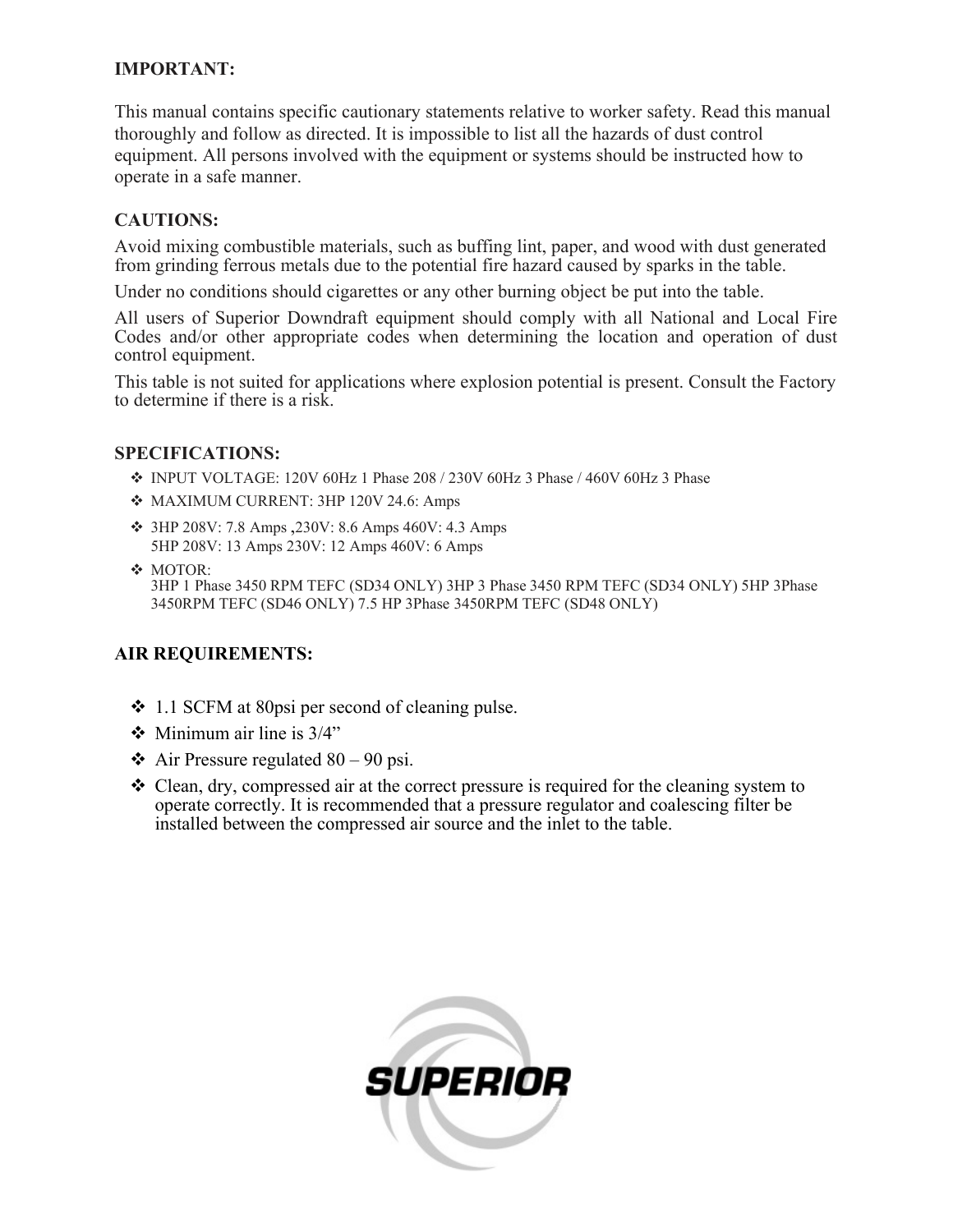### **INSTALLATION**

#### **EQUIPMENT/TOOLS REQUIRED:**

- **Standard wrenches**
- *❖* Screwdriver
- **Forklift**
- **Pipe Wrench**

#### **ASSEMBLY OF UNIT:**

Determine the location where the unit is to be installed. Be sure to allow sufficient room around the unit to service the filters and allow for exhaust air. When selecting a location consider the floor surface. It needs to be smooth and level.

- 1. Uncrate the unit. Use caution not to damage the paint while dismantling the crate.
- 2. Remove any options ordered from the skid.
- 3. Using a forklift, lift the unit off of the skid. Forklift rails are provided on the bottom of the table to keep it from tipping. The forklift rails must be used, since the weight inside the unit is not evenly distributed.
- 4. Carefully place the downdraft table into its location.

#### **COMPRESSED AIR INSTALLATION**

The compressed air inlet for the Power-Pulse cleaning system is on the left side on the lower-back corner of the unit. A  $3/4$ " air line is required (at a minimum) with  $80 - 90$  psi clean dry air, for proper operation of the Power-Pulse System.

- 1. Locate the compressed air connection.
- 2. Connect your standard air fitting to the provided 3/4" NPT thread.
- 3. Connect your air line to the fitting.

#### **ELECTRICAL INSTALLATION**

#### **ALL ELECTRICAL WORK MUST BE DONE BY A QUALIFIED ELECTRICIAN ACCORDING TO LOCAL CODES**

#### **INSTALLATION CAN CAUSE EXPOSURE TO LIVE COMPONENTS. DISCONNECT ELEC- TRICAL POWER BEFORE PROCEEDING WITH INSTALLAITON. PROPER LOCK OUT/ TAG OUT PROCEDURES SHOULD BE USED.**

If the unit is ordered with 120V electrical wiring there is no additional wiring required. Simply plug the unit into any 110/120V electrical plug rated for 15A. If the unit is ordered with the 208/230-460V electrical wiring, follow the steps outlined below:

- 1. Cut the outer insulation and strip back the wires on the provided power cable.
- 2. Install the correct plug for your facility. Use caution to match the plug style to the voltage ordered.

LAMP: If the unit is ordered with a florescent lamp (optional) that lamp may or may not be wired into the start/stop switch. This is chosen when the unit is ordered. If the lamp is wired into the start/stop it will automatically turn on and off with the unit. If the table is ordered with the lamp unwired, the lamp will need to be wired into some other switch (not provided). Also, bulbs are not provided with the unit, they must be supplied by the end user. The fixtures have special dust proof enclosures and require specialty bulbs.

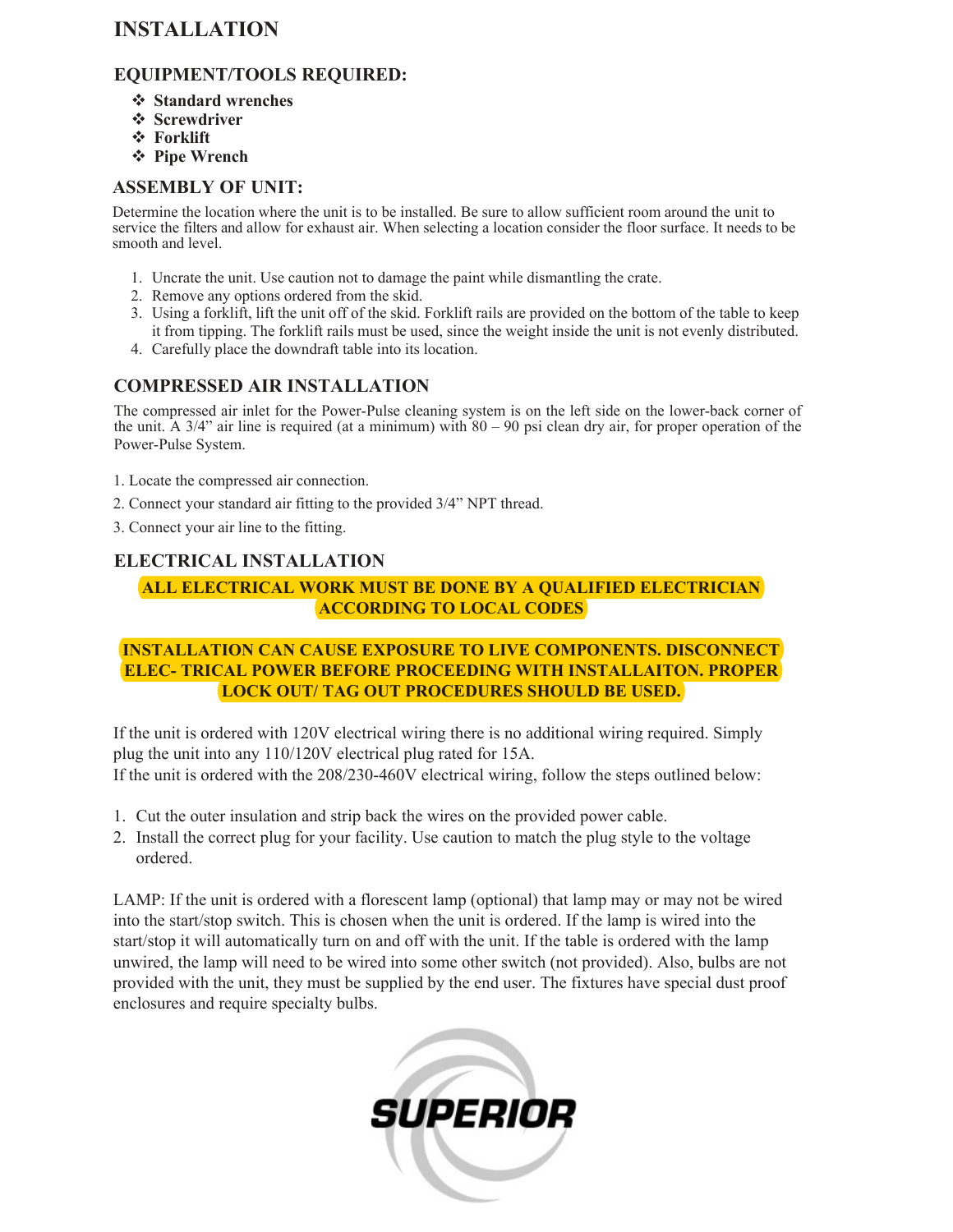#### **UNIT OPERATION:**

- To start the unit, turn the switch located on the front of the unit to the on position. To stop the unit, turn the switch to the off position.
- $\cdot$  On some units (depending on how the table was ordered) the light may be wired directly into the on/off switch. If this is the case, the light will turn on with the motor. (Bulbs are not supplied with the unit and must be purchased separately.)

#### **CARTRIDGE CLEANING OPERATION:**

The Superior Downdraft Table is designed with the Power-Pulse Cleaning System to clean the cartridge filters. This system provides superior cleaning performance using a rotating tube with predrilled holes. As the diaphragm valve opens, the Power-Pulsetube rotates while air exits the holes, thus providing the cleaning of the cartridge.

- For proper cleaning, the compressed air pressure should be regulated at 80 90 psi maximum.
- During normal operation the Power-Pulsecleaning system is factory set to clean two (2) cartridge filters for a period of 2 seconds every 45 seconds.
- Once the unit is turned off, the cleaning cycle will continue for a period of five minutes. Do not service the filters until cleaning is complete.
- The Power-Pulsecleaning operation dislodges particles from the cartridges. Particles then fall down into the collector.

NOTE: When servicing the collection system, be sure to turn the unit off.

#### **TIMER ADJUSTMENTS: (If equipped)**

The table is provided with a manual pulse option as the standard for all units. The filters can be pulse cleaned by depressing the brass pulse button (located on the front of the electrical box) and holding it down for approximately 2 seconds. If the unit does not have "Auto-Pulse" the filters should be pulse cleaned regularly throughout the day. In addition, they should be pulsed several times after the blower has been shut off.

If the table is equipped with the "Auto-Pulse" feature, the table will automatically pulse every 45 seconds during operation. Pulsing will stop when the unit

is shut off. Additional pulsing can be performed manually, by depressing the pulse button, if required.

#### **POWER-PULSE CLEANING TIMER ADJUSTMENTS**

- 1. Turn unit off via the stop switch and disconnect power.
- 2. Remove the electrical box cover.
- 3. The timer control is preset at the factory to clean two (2) cartridge filters every 45 seconds. This time can be adjusted from 8 seconds to 180 seconds by rotating the dial on the timer marked "OFF TIME".
- 4. The timer control is preset at the factory to have a cleaning pulse duration of 2-seconds. This can be adjusted from 0.5 second to 5 seconds by rotating the dial on the timer marked "ON TIME"
- 5. Once adjustments have been made replace the electrical box cover and reconnect the power.
- 6. Start the unit and observe the new pulse settings and determine if additional adjustments are necessary.

**NOTE:** While this time can be adjusted we recommend that you leave the "ON TIME" at the factory setting. If less cleaning is needed you should increase the time between pulses as means of reducing the amount of cleaning. If more cleaning is needed you should decrease the amount of time between pulses. Beware, as the time between pulses is decreased for additional cleaning, this will increase your com- pressed air consumption and create an additional load on your compressed air system.

**NOTE:** Cleaning of the filters too often will decrease your level of performance. A certain level of dust cake on the filters will improve the efficiency of the filter cartridges.

You should try to maintain a minimum of 1 in w.c. of pressure differential across the filters. If you can not maintain this minimum level of differential across the filters the time between cleaning pulses should be increased until this can be achieved.